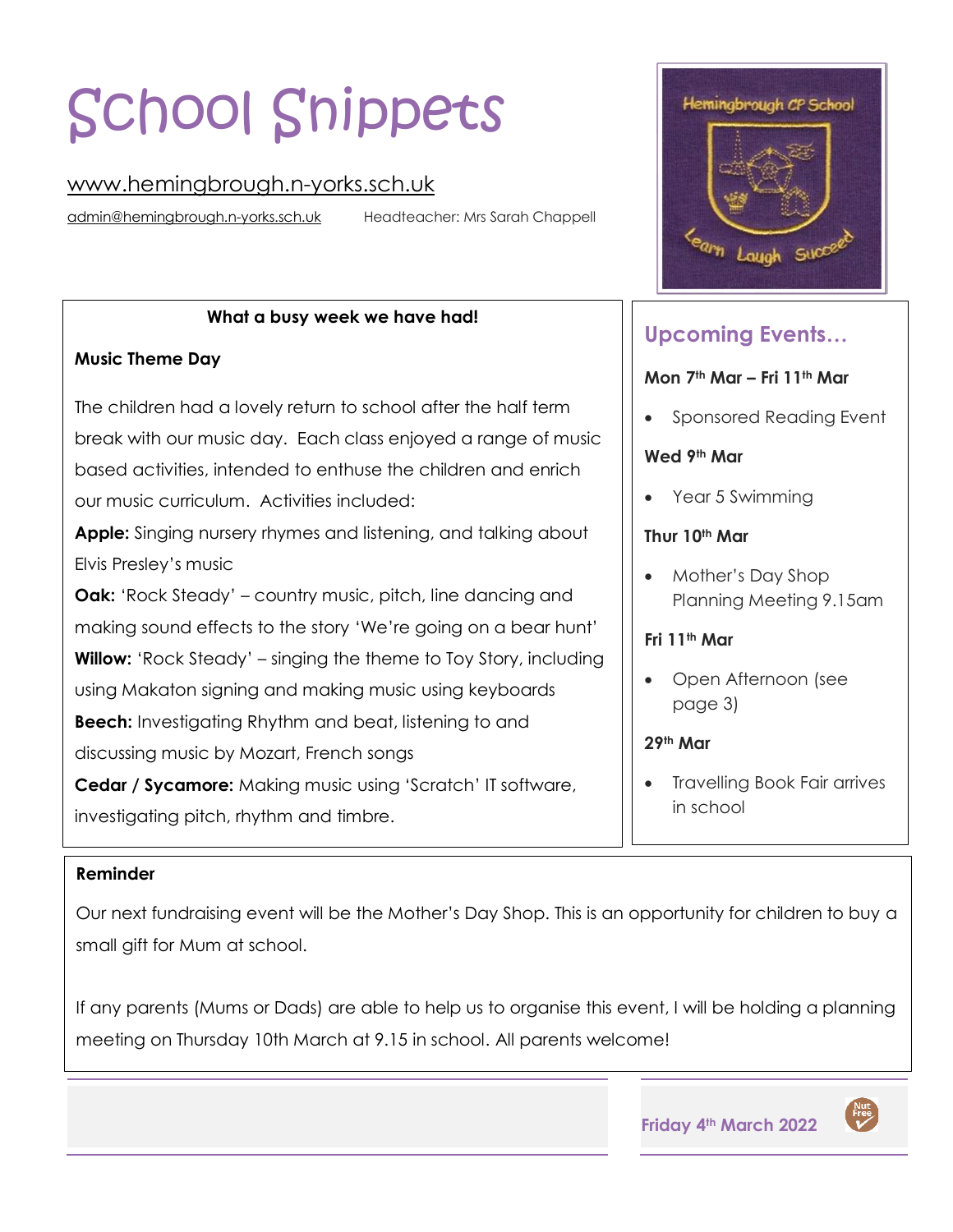#### **World Book Day**

It was fantastic to see all the children arrive on Thursday looking resplendent in their PJs! It was a great day, enjoyed by both children and staff. Reading is so important, we hope that the day has sparked the children's enthusiasm for reading and the pleasure they get from it.

Throughout the day, we did lots of activities both as a whole school and within each class:

Whole School: 'Book in a Hoop' – all the staff left clues to a book in a hoop. The children visited the hall and had fun trying to work out the books that the different objects represented.

Staff also bought a book and after playtime, children could choose which book they would like to have read to them.

Class activities included:

**Apple** – Making cosy reading dens and listening to stories read by the Duchess of Cambridge

**Oak** – Huge book puzzle! Designing a cover for 'Click, Clack, Moo', Reading to friends, watch Duchess of Cambridge and Jackanory Junior

**Willow** – 'Book in a Box' based on the story 'Tin Forest', and reading the French version of 'The Hungry Caterpillar'

**Beech** – Author Nadia Shireen's masterclass focusing on how text and illustrations are put together

**Cedar / Sycamore** – Looking a t a range of authors and their books, choosing their next class read. Cedar class also had a 'Harry Potter' afternoon





**Please see the [Mental Health & Wellbeing](https://hemingbrough.eschools.co.uk/website/mental_health__wellbeing/509819) tab on our website for lots of useful links and information**